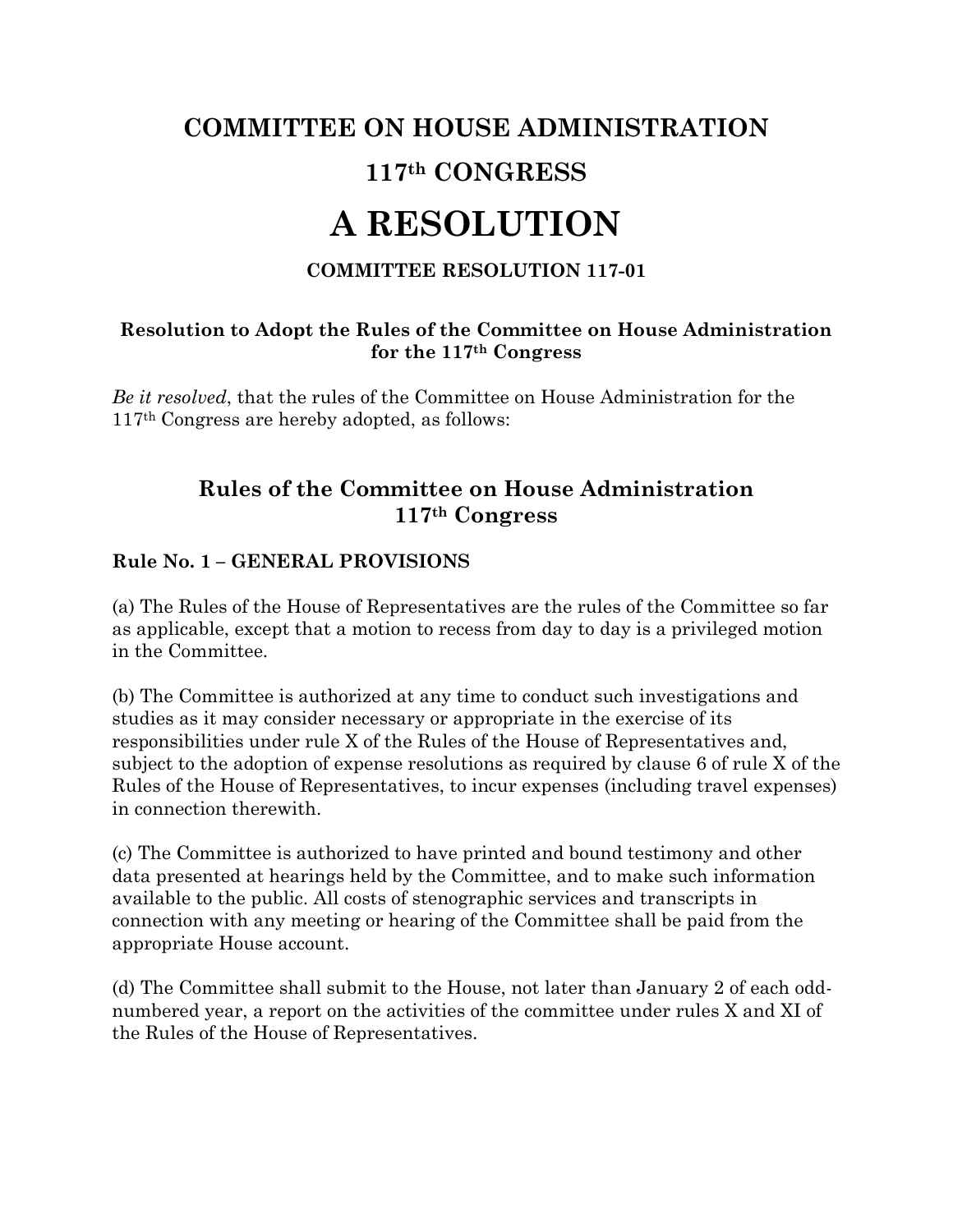(e) The Committee's rules shall be made publicly available in electronic form and published in the Congressional Record not later than 60 days after the Chairperson is elected in each odd-numbered year.

#### **Rule No. 2 – REGULAR AND SPECIAL MEETINGS**

(a)(1) The regular meeting date of the Committee shall be the second Tuesday of every month when the House is in session in accordance with clause 2(b) of rule XI of the Rules of the House of Representatives. If the House is not in session on the second Tuesday of a month, the regular meeting date shall be the third Tuesday of that month.

(2) Additional meetings may be called by the Chairperson of the full Committee as the Chairperson considers necessary*,* or at the request of a majority of the members of the Committee in accordance with clause 2(c) of rule XI of the Rules of the House of Representatives.

(3) The determination of the business to be considered at each meeting shall be made by the Chairperson subject to clause 2(c) of rule XI of the Rules of the House of Representatives. A regularly scheduled meeting may be dispensed with if, in the judgment of the Chairperson, there is no need for the meeting.

(b) If the Chairperson is not present at any meeting of the Committee, the ranking member of the majority party who is present shall preside at the meeting.

(c) The Chairperson, in the case of meetings to be conducted by the Committee shall make public announcement of the date, place, and subject matter of any meeting to be conducted on any measure or matter. Such meeting shall not commence earlier than the third calendar day (excluding Saturdays, Sundays, or legal holidays except when the House is in session on such a day) on which members have notice thereof. If the Chairperson, with the concurrence of the ranking minority member, determines that there is good cause to begin the meeting sooner, or if the Committee so determines by majority vote, a quorum being present, the Chairperson shall make the announcement at the earliest possible date. The announcement shall promptly be made publicly available in electronic form and published in the Daily Digest.

(d) The Chairperson, in the case of meetings to be conducted by the Committee shall make publicly available in electronic form the text of any legislation to be marked up at a meeting at least 24 hours before such meeting (or at the time of an announcement made within 24 hours of such meeting). This requirement shall also apply to any resolution or regulation to be considered at a meeting.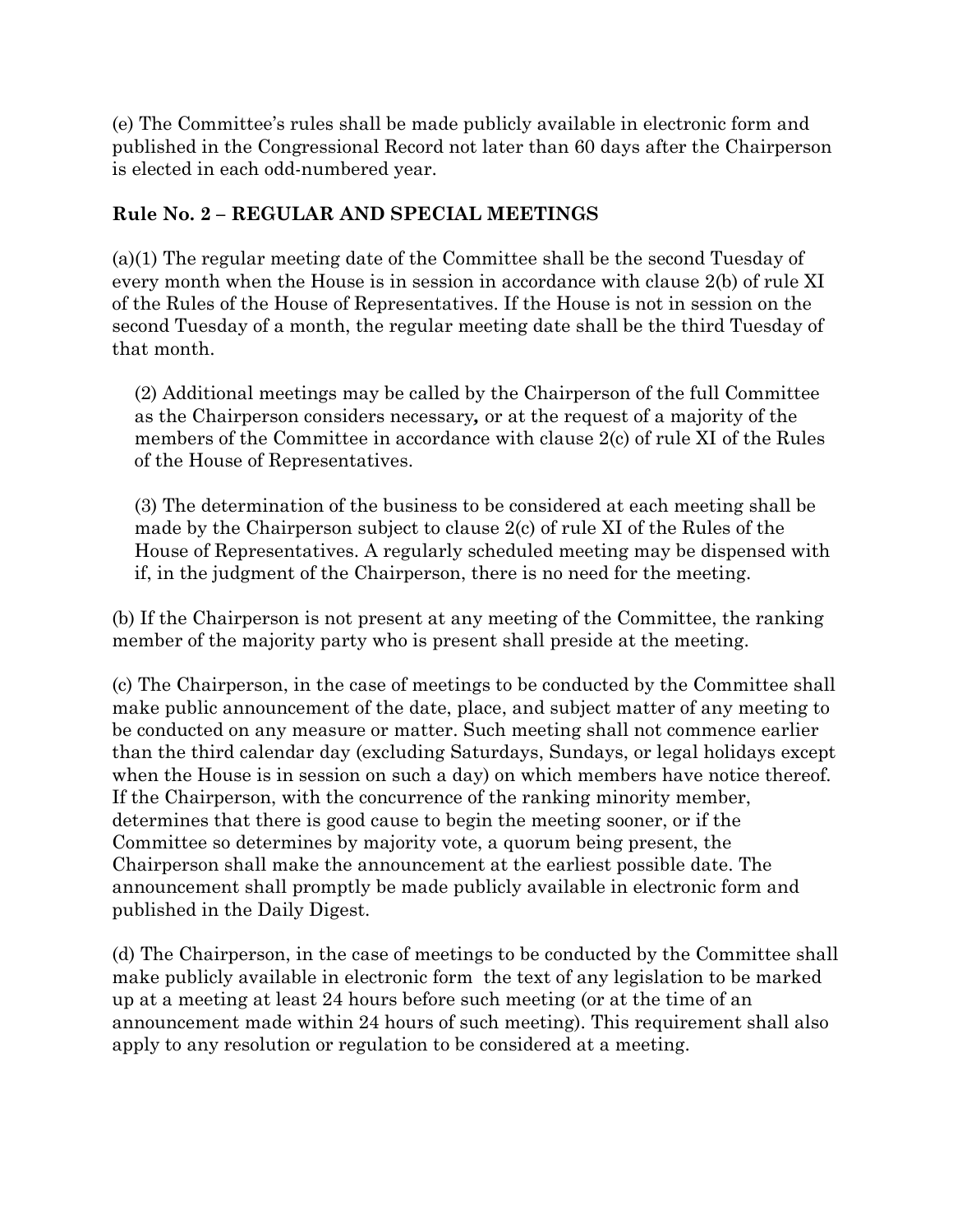#### **Rule No. 3 – OPEN MEETINGS**

As required by clause  $2(g)$  of rule XI of the Rules of the House of Representatives, each meeting for the transaction of business, including the markup of legislation of the Committee, shall be open to the public except when the Committee in open session and with a quorum present determines by record vote that all or part of the remainder of the meeting on that day shall be closed to the public because disclosure of matters to be considered would endanger national security, would compromise sensitive law enforcement information, or would tend to defame, degrade, or incriminate any person, or otherwise would violate any law or rule of the House. Provided, however, that no person other than members of the Committee, and such congressional staff and such other persons as the Committee may authorize, shall be present in any business or markup session which has been closed to the public. To the maximum extent practicable, the Chairperson shall cause to be provided audio and video coverage of each hearing or meeting that allows the public to easily listen to and view the proceedings and maintain the recordings of such coverage in a manner that is easily accessible to the public.

#### **Rule No. 4 – RECORDS AND ROLLCALLS**

(a)(1) A record vote shall be held if requested by any member of the Committee.

(2) The result of each record vote in any meeting of the Committee shall be made publicly available in electronic form within 48 hours of such record vote. Information so available shall include a description of the amendment, motion, order or other proposition, the name of each member voting for and against, and the members present but not voting.

(3) The Chairperson shall make publicly available in electronic form on the Committee's website not later than 24 hours after the adoption of any amendment, or 48 hours after the disposition or withdrawal of any other amendment, to a measure or matter the text of such amendment.

(b)(1) Subject to subparagraph (2), the Chairperson may postpone further proceedings when a record vote is ordered on the question of approving any measure or matter or adopting an amendment. The Chairperson may resume proceedings on a postponed request at any time.

(2) In exercising postponement authority under subparagraph (1), the Chairperson shall take all reasonable steps necessary to notify members on the resumption of proceedings on any postponed record vote.

(3) When proceedings resume on a postponed question, notwithstanding any intervening order for the previous question, an underlying proposition shall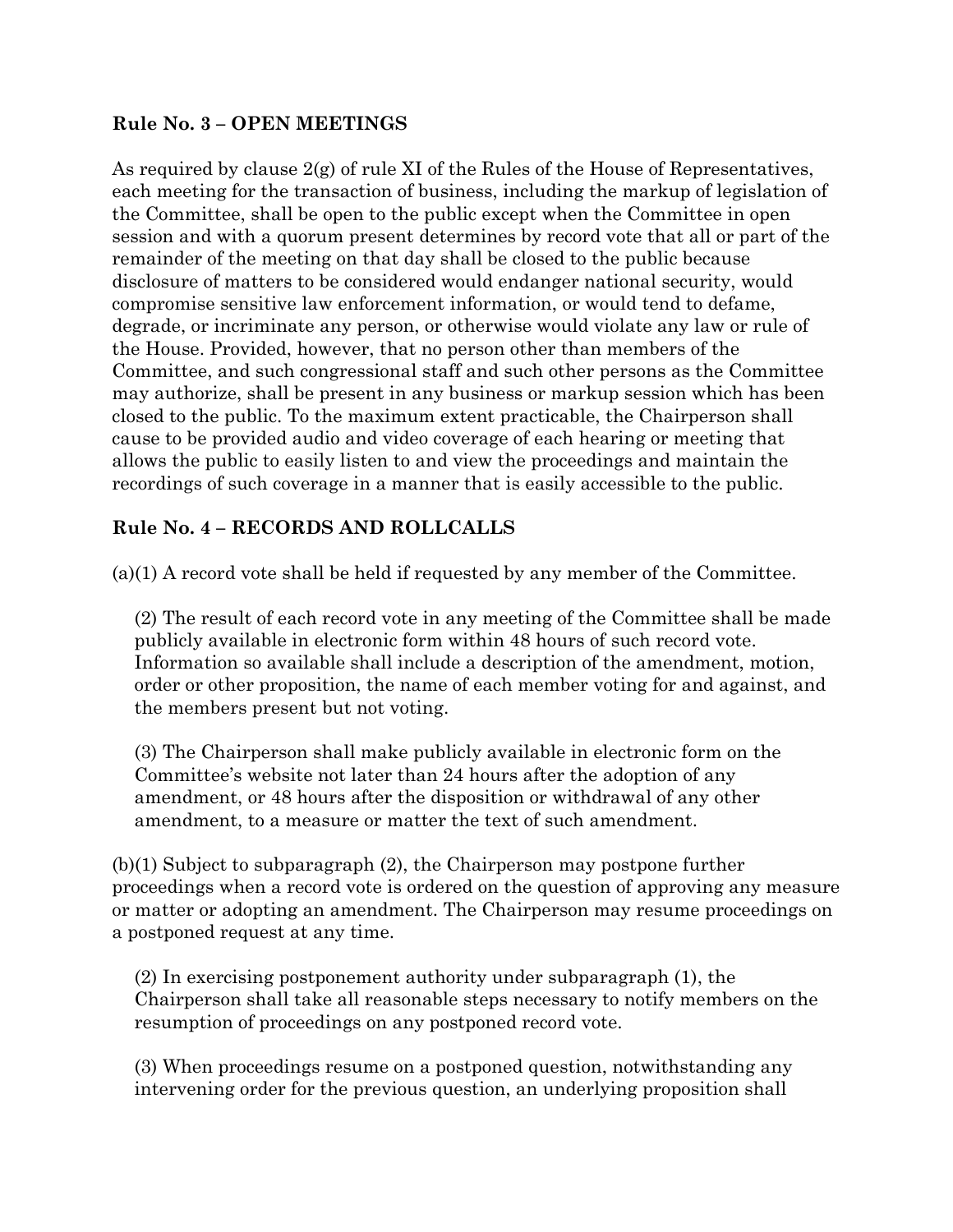remain subject to further debate or amendment to the same extent as when the question was postponed.

(c) All Committee hearings, records, data, charts, and files shall be kept separate and distinct from the congressional office records of the member serving as Chairperson, and such records shall be the property of the House and all members of the House shall have access thereto.

(d) House records of the Committee which are at the National Archives shall be made available pursuant to rule VII of the Rules of the House of Representatives. The Chairperson shall notify the ranking minority member of any decision to withhold a record pursuant to the rule, and shall present the matter to the Committee upon written request of any Committee member.

(e) To the maximum extent feasible, the Committee shall make its publications available in electronic form.

#### **Rule No. 5 – PROXIES**

No vote by any member in the Committee may be cast by proxy.

#### **Rule No. 6 – POWER TO SIT AND ACT; SUBPOENA POWER**

(a) For the purpose of carrying out any of its functions and duties under rules X and XI of the Rules of the House of Representatives, the Committee is authorized (subject to subparagraph  $(b)(1)$  of this paragraph) –

(1) to sit and act at such times and places within the United States, whether the House is in session, has recessed, or has adjourned, and to hold such hearings; and

(2) to require, by subpoena or otherwise, the attendance and testimony of such witnesses and the production of such books, records, correspondence, memoranda, papers, documents, and other materials as it deems necessary, including materials in electronic form. The Chairperson, or any member designated by the Chairperson, may administer oaths to any witness.

(b)(1) A subpoena may be authorized and issued by the Chairperson of the full Committee, in accordance with clause 2(m) of rule XI of the House of Representatives, in the conduct of any investigation or activity or series of investigations or activities within the jurisdiction of the Committee, following consultation with the ranking minority member.

(2) In addition, a subpoena may be authorized and issued by the Committee in accordance with clause 2(m) of rule XI of the Rules of the House of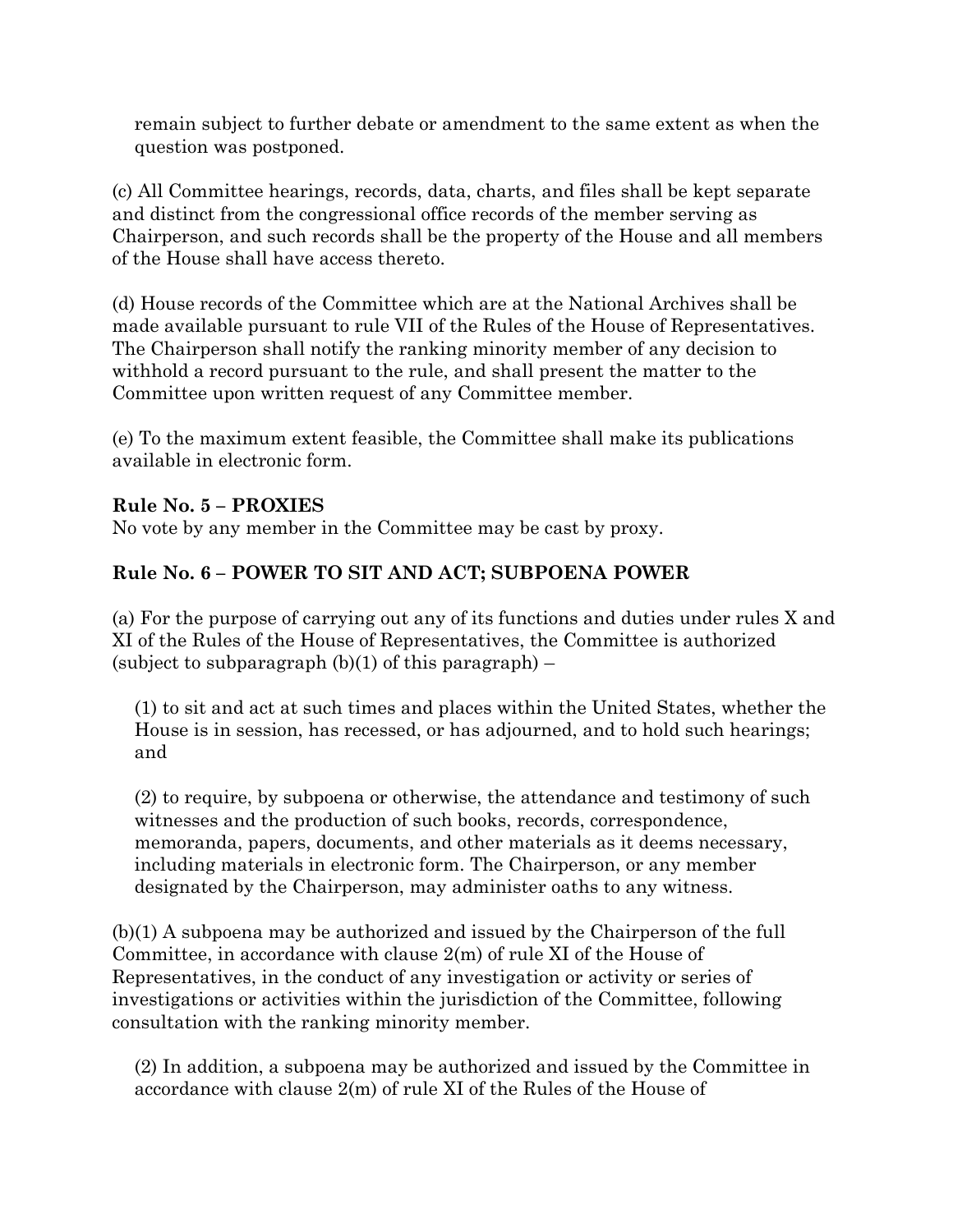Representatives, in the conduct of any investigation or activity or series of investigations or activities, when authorized by a majority of the members voting, a majority of the Committee being present. Authorized subpoenas shall be signed by the Chairperson or by any member designated by the Committee.

(3) At least two business days before issuing any subpoena pursuant to paragraph (1) of this subsection, the Chairperson shall consult with the ranking minority member regarding the authorization and issuance of such subpoena, and the Chairperson shall provide a full copy of the proposed subpoena, including any proposed document schedule, at that time.

(4) The requirements of paragraph (3) may be waived in the event of an exigent circumstance that does not reasonably allow for advance written notice.

#### **Rule No. 7 – QUORUMS**

No measure or recommendation shall be reported to the House unless a majority of the Committee is actually present. For the purposes of taking any action other than reporting any measure, issuance of a subpoena pursuant to Rule  $6(b)(2)$  of the Rules of the Committee, closing meetings, promulgating Committee orders, or changing the rules of the Committee, one-third of the members of the Committee shall constitute a quorum. For purposes of taking testimony and receiving evidence, two members shall constitute a quorum.

#### **Rule No. 8 – AMENDMENTS**

Any amendment offered to any pending legislation before the Committee must be made available in written form when requested by any member of the Committee. If such amendment is not available in written form when requested, the Chairperson will allow an appropriate period of time for the provision thereof.

#### **Rule No. 9 – HEARING PROCEDURES**

(a) The Chairperson shall make public announcement of the date, place, and subject matter of any hearing to be conducted on any measure or matter at least one week before the commencement of that hearing. If the Chairperson, with the concurrence of the ranking minority member, determines that there is good cause to begin the hearing sooner, or if the Committee so determines by majority vote, a quorum being present, the Chairperson shall make the announcement at the earliest possible date, and the announcement shall be published promptly in the Daily Digest and made publicly available in electronic form.

(b) Unless excused by the Chairperson, each witness who is to appear before the Committee shall file with the clerk of the Committee, at least 48 hours in advance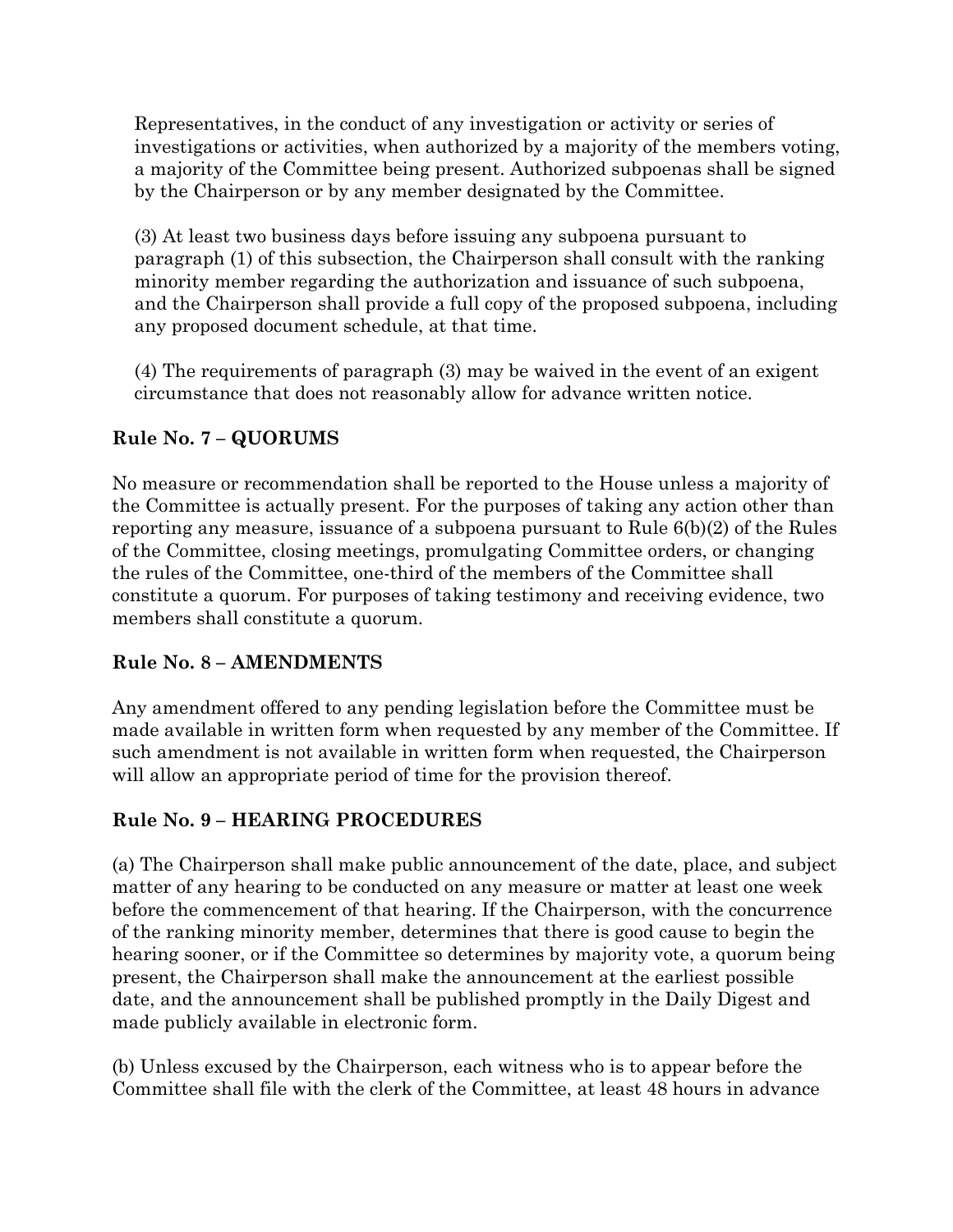of their appearance, a written statement of their proposed testimony and shall limit their oral presentation to a summary of their statement.

(c) When any hearing is conducted by the Committee upon any measure or matter, the minority party members on the Committee shall be entitled, upon request to the Chairperson by a majority of those minority members before the completion of such hearing, to call witnesses selected by the minority to testify with respect to that measure or matter during at least one day of hearings thereon.

(d) All other members of the Committee may have the privilege of sitting with any subcommittee during its hearing or deliberations and may participate in such hearings or deliberations, but no member who is not a member of the subcommittee shall count for a quorum or offer any motion or amendment or vote on any matter before the subcommittee.

(e) Committee members may question witnesses only when they have been recognized by the Chairperson for that purpose, and only for a five-minute period until all members present have had an opportunity to question a witness. The fiveminute period for questioning a witness by any one member can be extended as provided by clause 2(j) of rule XI of the Rules of the House of Representatives. The questioning of a witness in Committee hearings shall be initiated by the Chairperson, followed by the ranking minority member and all other members alternating between the majority and minority. In recognizing members to question witnesses in this fashion, the Chairperson shall take into consideration the ratio of the majority to minority members present and shall establish the order of recognition for questioning in such a manner as not to disadvantage the members of the majority. The Chairperson may accomplish this by recognizing two majority members for each minority member recognized.

(f) The following additional rules shall apply to hearings of the Committee as applicable:

(1) The Chairperson at a hearing shall announce in an opening statement the subject of the investigation.

(2) A copy of the Committee rules and this clause shall be made available to each witness as provided by clause  $2(k)(2)$  of rule XI of the Rules of the House of Representatives.

(3) Witnesses at hearings may be accompanied by their own counsel for the purpose of advising them concerning their constitutional rights.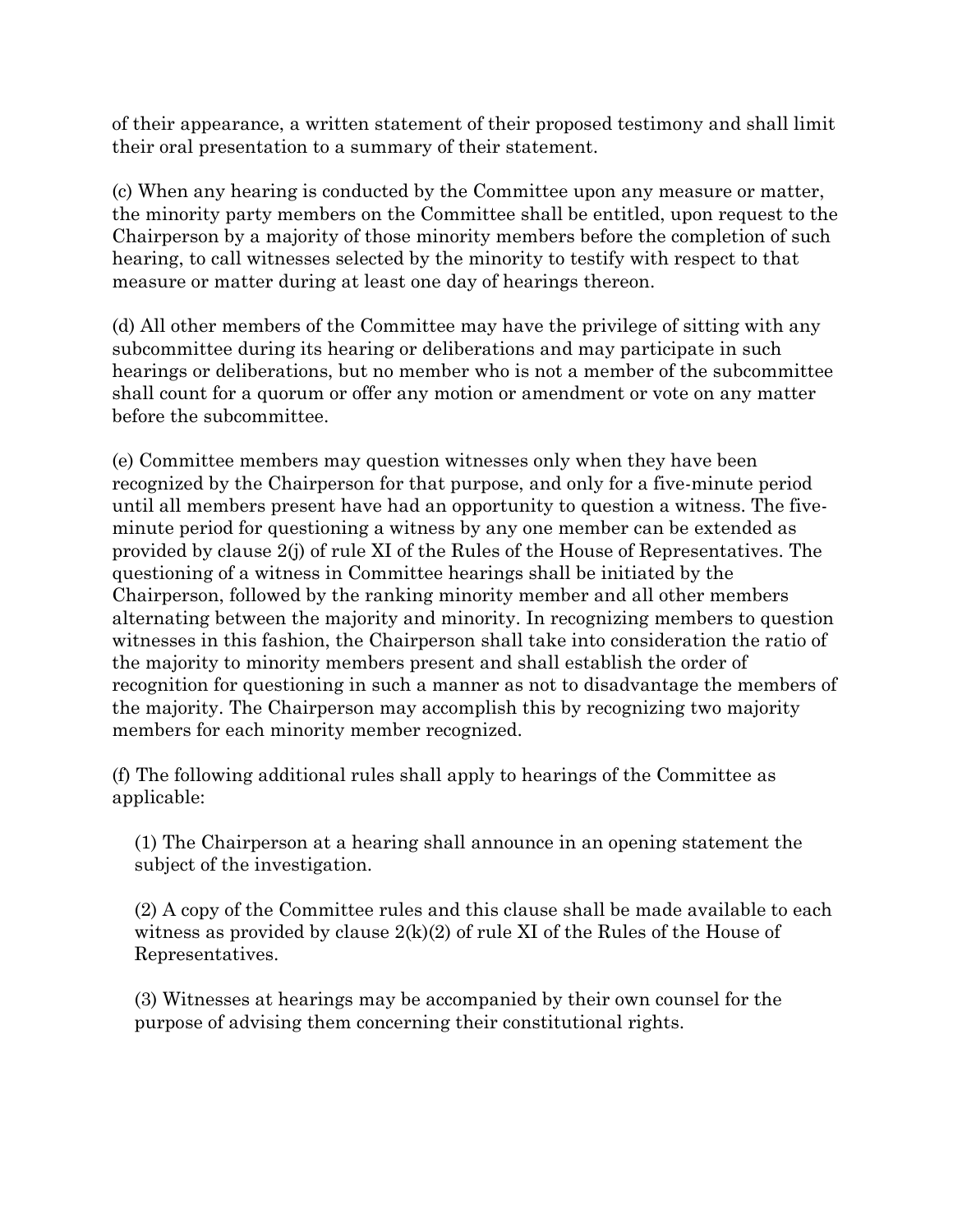(4) The Chairperson may punish breaches of order and decorum, and of professional ethics on the part of counsel, by censure and exclusion from the hearings; and the Committee may cite the offender to the House for contempt.

(5) If the Committee determines that evidence or testimony at a hearing may tend to defame, degrade, or incriminate any person, it shall –

(A) afford such person an opportunity voluntarily to appear as a witness;

(B) receive such evidence or testimony in executive session; and

(C) receive and dispose of requests from such person to subpoena additional witnesses.

(6) Except as provided in paragraph (5) of this subsection, the Chairperson shall receive, and the Committee shall dispose of, requests to subpoena additional witnesses.

(7) No evidence or testimony taken in executive session may be released or used in public sessions without the consent of the Committee.

(8) In the discretion of the Committee, witnesses may submit brief and pertinent sworn statements in writing for inclusion in the record. The Committee is the sole judge of the pertinence of testimony and evidence adduced at its hearing.

(9) A witness may obtain a transcript copy of their testimony given at a public session or, if given at an executive session, when authorized by the Committee.

#### **Rule No. 10 – PROCEDURES FOR REPORTING MEASURES OR MATTERS**

(a)(1) It shall be the duty of the Chairperson to report or cause to be reported promptly to the House any measure approved by the Committee and to take or cause to be taken necessary steps to bring the matter to a vote.

(2) In any event, the report of the Committee on a measure which has been approved by the Committee shall be filed within seven calendar days (exclusive of days on which the House is not in session) after the day on which there has been filed with the clerk of the Committee a written request, signed by a majority of the members of the Committee, for the reporting of that measure. Upon the filing of any such request, the clerk of the Committee shall transmit immediately to the Chairperson notice of the filing of that request.

(b)(1) No measure or recommendation shall be reported to the House unless a majority of the Committee is actually present.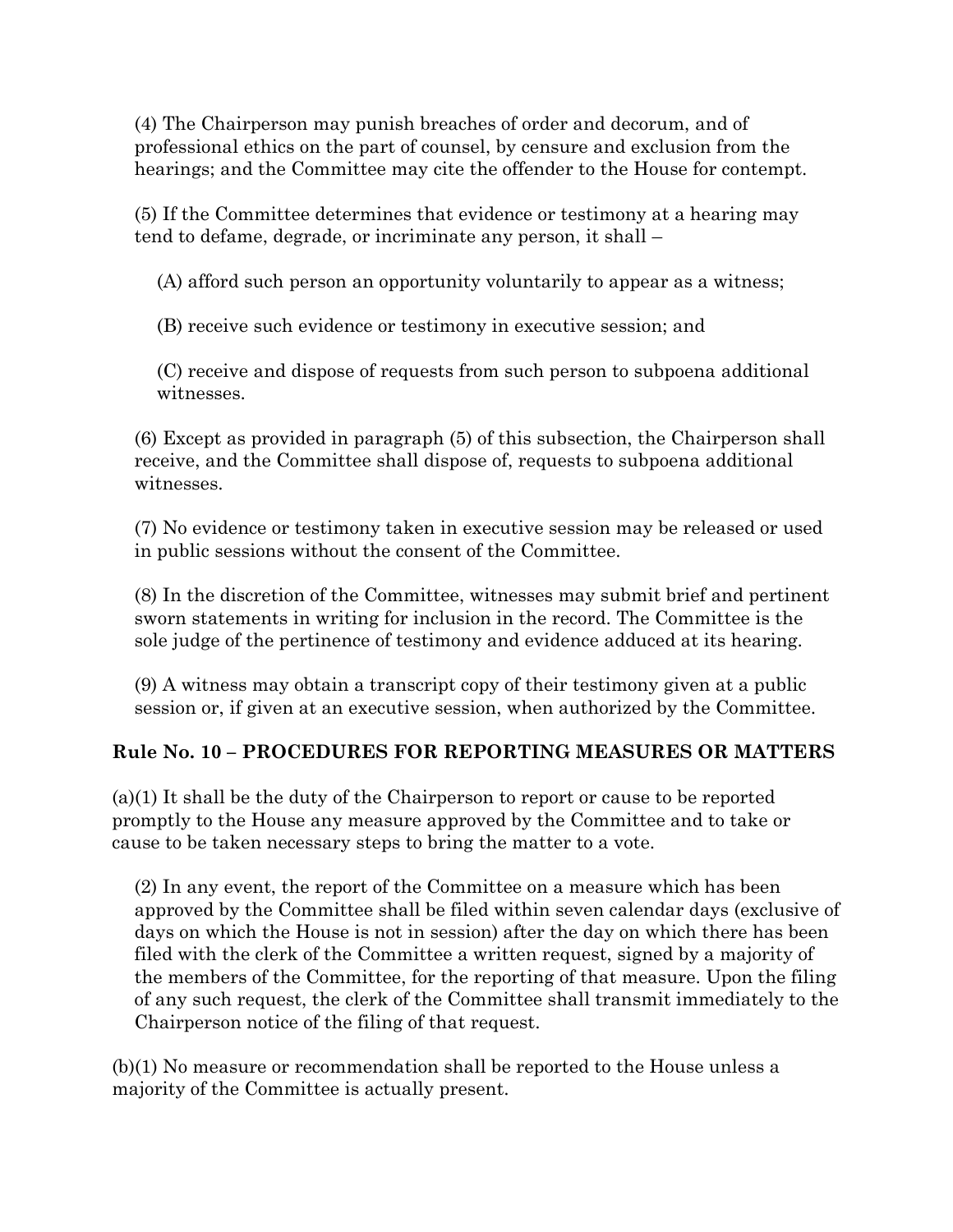(2) With respect to each record vote on a motion to report any measure or matter of a public character, and on any amendment offered to the measure or matter, the total number of votes cast for and against, and the names of those members voting for and against, shall be included in the Committee report on the measure or matter.

(c) The report of the Committee on a measure or matter which has been approved by the Committee shall include the matters required by clause 3(c) of Rule XIII of the Rules of the House of Representatives.

 $(d)(1)$  If, at the time any measure or matter is ordered reported by the Committee, any member of the Committee gives notice of intention to file supplemental, minority, additional, or dissenting views for inclusion in the report, members shall be entitled to not less than two additional calendar days after the day of such notice, commencing on the day on which the measure or matter(s) was approved, excluding Saturdays, Sundays, and legal holidays, in which to file such views, in writing and signed by that member, with the clerk of the Committee.

(2) All such views so filed by one or more members of the Committee shall be included within, and shall be a part of, the report filed by the Committee with respect to that measure or matter.

(3) The report of the Committee upon that measure or matter shall be printed in a single volume which –

(A) shall include all supplemental, minority, additional or dissenting views, in the form submitted, by the time of the filing of the report, and

(B) shall bear upon its cover a recital that any such supplemental, minority, additional, or dissenting views (and any material submitted under clause 3(c)(3) of rule XIII of the Rules of the House of Representatives) are included as part of the report. This subparagraph does not preclude –

(i) the immediate filing or printing of a Committee report unless timely request for the opportunity to file supplemental, minority, additional, or dissenting views has been made as provided under clause 2(l) of rule XI of the Rules of the House of Representatives; or

(ii) the filing of any supplemental report upon any measure or matter which may be required for the correction of any technical error in a previous report made by the Committee upon that measure or matter.

(4) shall, when appropriate, contain the documents required by clause 3(e) of rule XIII of the Rules of the House of Representatives.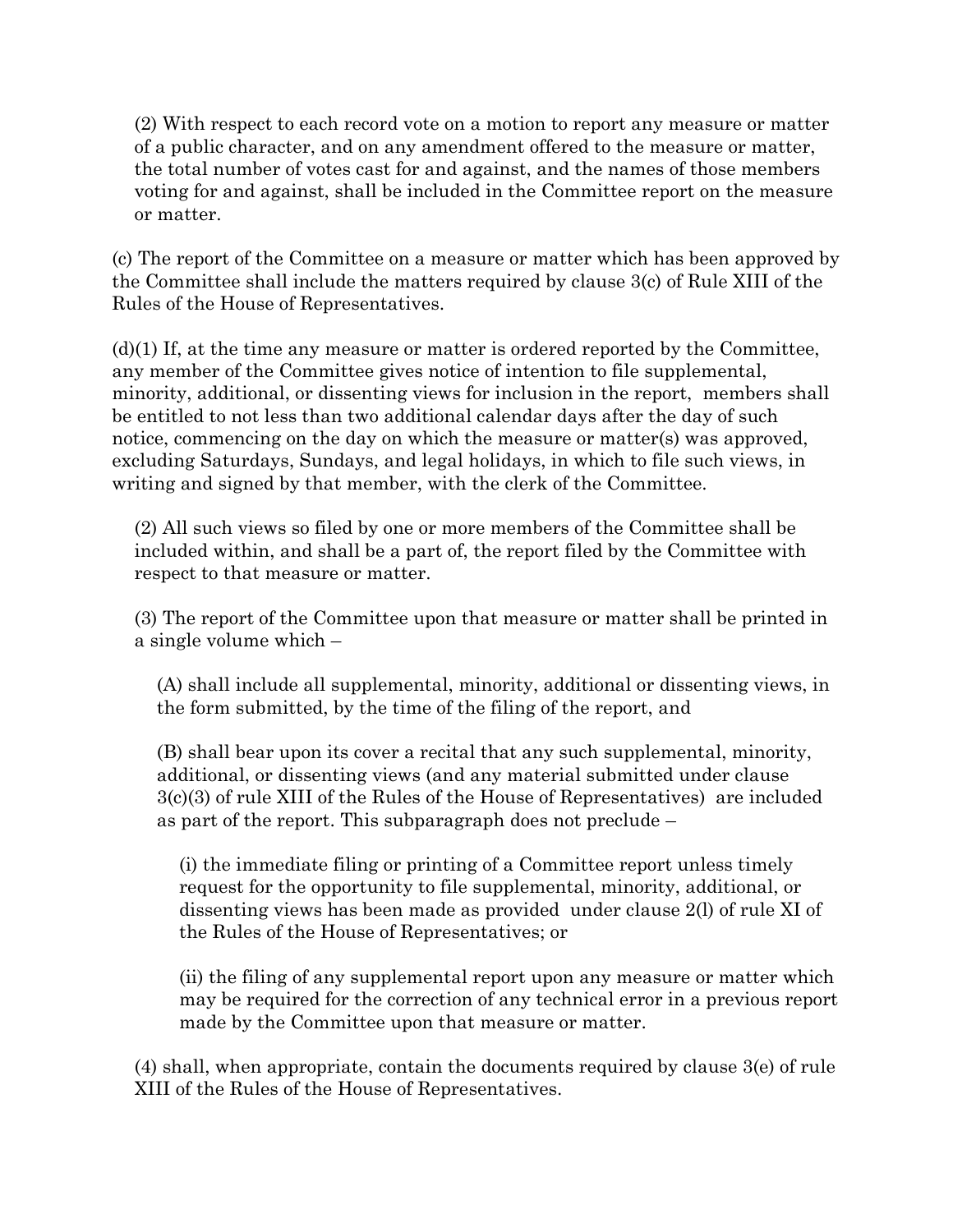(e) The Chairperson, following consultation with the ranking minority member, is directed to offer a motion under clause 1 of rule XXII of the Rules of the House of Representatives relating to going to conference with the Senate, whenever the Chairperson considers it appropriate.

(f) If hearings have been held on any such measure or matter so reported, the Committee shall make every reasonable effort to have such hearings published and available to the members of the House prior to the consideration of such measure or matter in the House.

(g) The Chairperson may designate any majority member of the Committee to act as floor manager of a bill or resolution during its consideration in the House.

# **Rule No. 11 – COMMITTEE OVERSIGHT**

(a) The Committee shall conduct oversight of matters within the jurisdiction of the Committee in accordance with clauses 2 and 4(d) of rule X of the Rules of the House of Representatives.

(b) Not later than March 1 of the first session of a Congress and in accordance with clause 2(d) of rule X of the Rules of the House of Representatives, the Committee shall prepare an oversight plan for that Congress.

# **Rule No. 12 – REVIEW OF CONTINUING PROGRAMS; BUDGET ACT PROVISIONS**

(a) The Committee shall, in its consideration of all bills and joint resolutions of a public character within its jurisdiction, ensure that appropriation for continuing programs and activities of the Federal Government will be made annually to the maximum extent feasible and consistent with the nature, requirement, and objectives of the programs and activities involved. For the purposes of this paragraph a Government agency includes the organizational units of government listed in clause 4(e) of rule X of the Rules of the House of Representatives.

(b) The Committee shall review, from time to time, each continuing program within its jurisdiction for which appropriations are not made annually in order to ascertain whether such program could be modified so that appropriations therefore would be made annually.

(c) The Committee shall, in accordance with clause 4(f)(1) of rule X of the Rules of the House of Representatives, submit to the Committee on the Budget (1) its views and estimates with respect to all matters to be set forth in the concurrent resolution on the budget for the ensuing fiscal year which are within its jurisdiction or functions, and (2) an estimate of the total amounts of new budget authority, and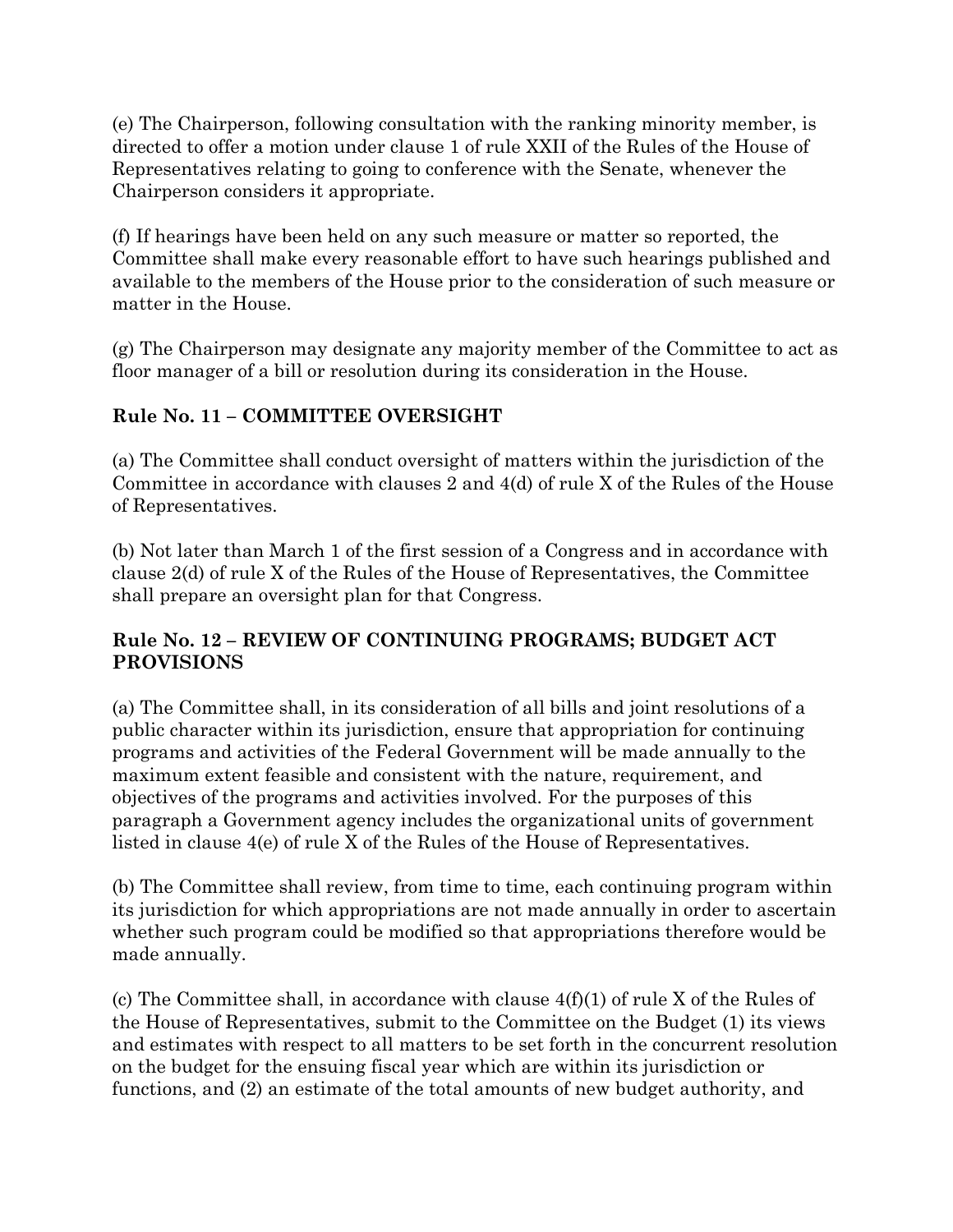budget outlays resulting there from, to be provided or authorized in all bills and resolutions within its jurisdiction which it intends to be effective during that fiscal year.

(d) Whenever the Committee is directed in a concurrent resolution on the budget to determine and recommend changes in laws, bills, or resolutions under the reconciliation process it shall promptly make such determination and recommendations, and report a reconciliation bill or resolution (or both) to the House or submit such recommendations to the Committee on the Budget, in accordance with the Congressional Budget Act of 1974.

#### **Rule No. 13 – AUDIO AND VISUAL COVERAGE OF COMMITTEE PROCEEDINGS**

Whenever any hearing or meeting conducted by the Committee is open to the public, those proceedings shall be open to coverage by audio and visual means as provided in clause 4 of rule XI of the Rules of the House of Representatives, subject to the limitations therein.

# **Rule No. 14 – COMMITTEE STAFF**

The staff of the Committee on House Administration shall be appointed as follows:

(a) The staff shall be appointed by the Chairperson except as provided in paragraph (b), and may be removed by the Chairperson, and shall work under the general supervision and direction of the Chairperson;

(b) All staff provided to the minority party members of the Committee shall be appointed by the ranking minority member, and may be removed by the ranking minority member of the Committee, and shall work under the general supervision and direction of such member;

(c) The appointment of all professional staff shall be subject to the approval of the Committee as provided by, and subject to the provisions of, clause 9 of rule X of the Rules of the House of Representatives;

(d) The Chairperson shall fix the compensation of all staff of the Committee, after consultation with the ranking minority member regarding any minority party staff, within the budget approved for such purposes for the Committee.

# **Rule No. 15 – TRAVEL OF MEMBERS AND STAFF**

(a) Consistent with the primary expense resolution and such additional expense resolutions as may have been approved, the provisions of this rule shall govern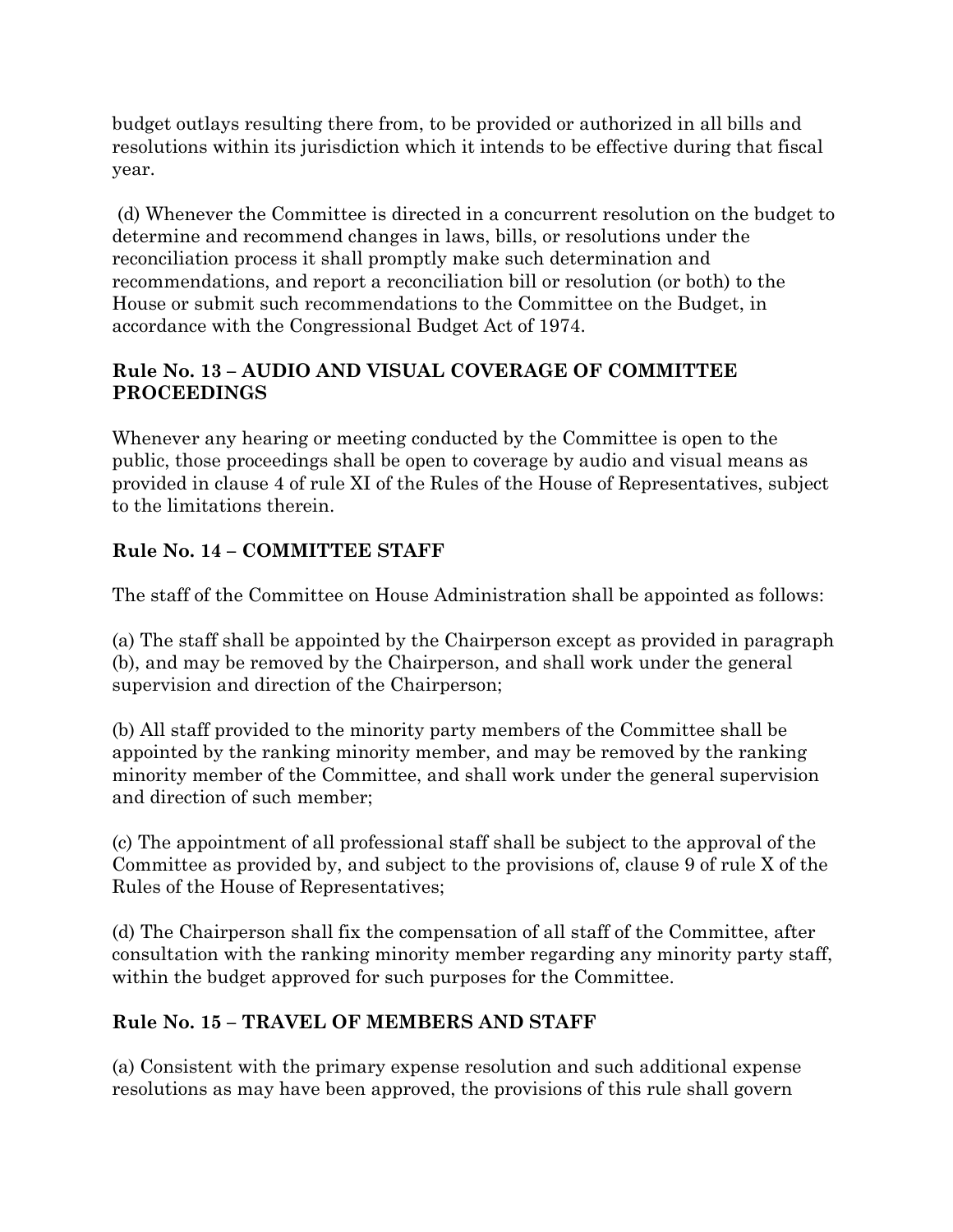travel of Committee members and staff. Travel for any member or any staff member shall be paid only upon the prior authorization of the Chairperson or their designee. Travel may be authorized by the Chairperson for any member and any staff member in connection with the attendance at hearings conducted by the Committee and meetings, conferences, and investigations which involve activities or subject matter under the general jurisdiction of the Committee. Before such authorization is given there shall be submitted to the Chairperson in writing the following:

- (1) The purpose of the travel;
- (2) The dates during which the travel will occur;
- (3) The locations to be visited and the length of time to be spent in each; and
- (4) The names of members and staff seeking authorization.

(b)(1) In the case of travel outside the United States of members and staff of the Committee for the purpose of conducting hearings, investigations, studies, or attending meetings and conferences involving activities or subject matter under the legislative assignment of the committee, prior authorization must be obtained from the Chairperson. Before such authorization is given, there shall be submitted to the Chairperson, in writing, a request for such authorization. Each request, which shall be filed in a manner that allows for a reasonable period of time for review before such travel is scheduled to begin, shall include the following:

(A) the purpose of the travel;

(B) the dates during which the travel will occur;

(C) the names of the countries to be visited and the length of time to be spent in each;

(D) an agenda of anticipated activities for each country for which travel is authorized together with a description of the purpose to be served and the areas of committee jurisdiction involved; and

(E) the names of members and staff for whom authorization is sought.

(2) At the conclusion of any hearing, investigation, study, meeting, or conference for which travel outside the United States has been authorized pursuant to this rule, members and staff attending meetings or conferences shall submit a written report to the Chairperson covering the activities and other pertinent observations or information gained as a result of such travel.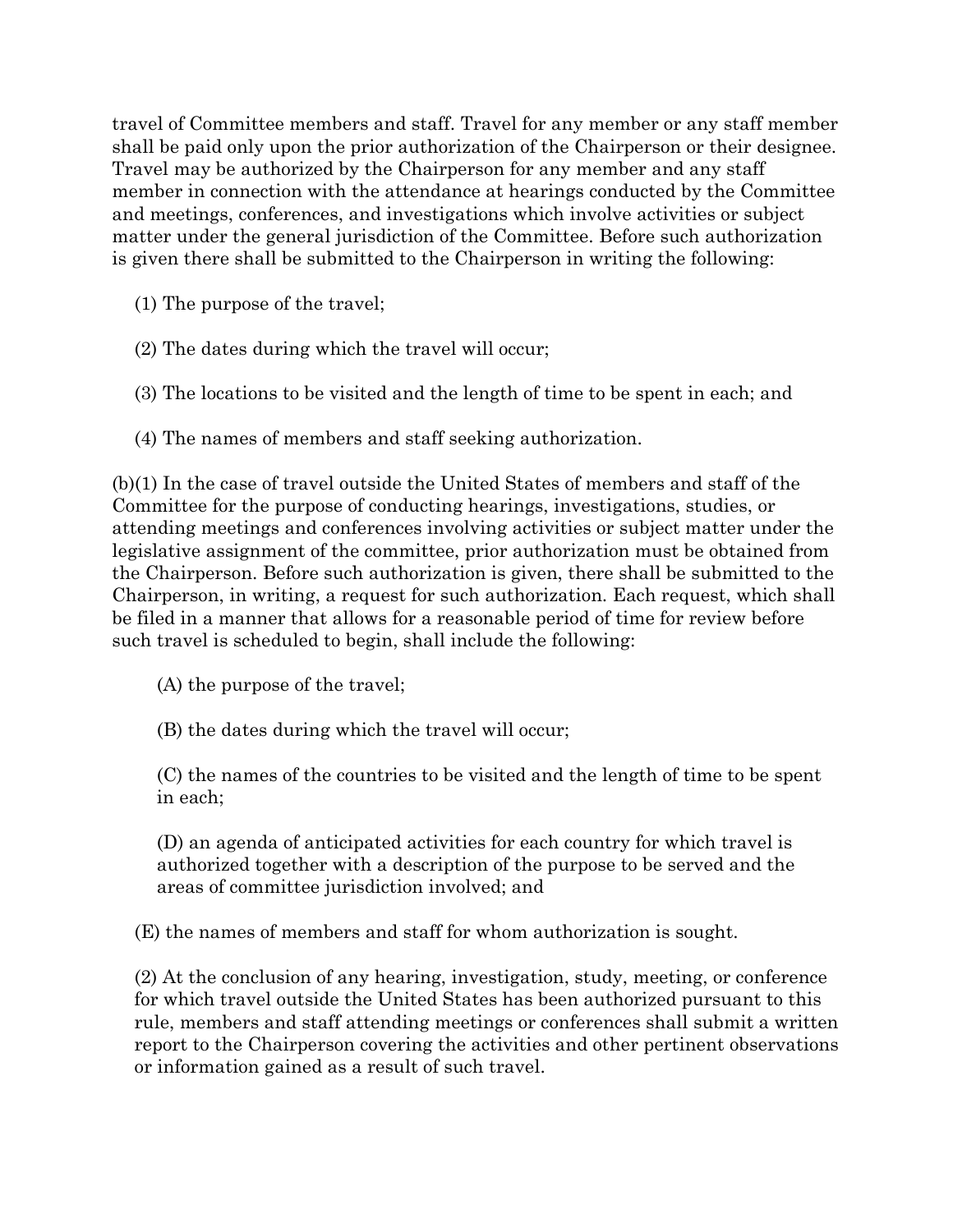(c) Members and staff of the Committee performing authorized travel on official business shall be governed by applicable laws, resolutions, or regulations of the House and of the Committee on House Administration pertaining to such travel.

#### **Rule No. 16 – STAFF DEPOSITION AUTHORITY**

The Chairperson may authorize the staff of the Committee to conduct depositions pursuant to section 3(b) of House Resolution 8, One Hundred Seventeenth Congress, and subject to any regulations issued pursuant thereto.

# **Rule No. 17 – NUMBER AND JURISDICTION OF SUBCOMMITTEES**

(a) There shall be one standing subcommittee, with party ratios of members as indicated. The subcommittee shall have jurisdiction as stated by these rules, may conduct oversight over such subject matter, and may consider such legislation as may be referred to them by the Chairperson. The name and jurisdiction of the subcommittee shall be:

(1) Subcommittee on Elections (3/1) – Matters relating to voting rights issues and such other matters as may be referred to the subcommittee.

(b) The Chairperson may establish and appoint members, consistent with the ratio between majority and minority members serving on the Subcommittee on Elections, to serve on task forces, panels, special, or select subcommittees of the Committee, to perform specific functions for limited periods of time, as the Chairperson deems appropriate.

# **RULE NO. 18 -- REFERRAL OF LEGISLATION TO SUBCOMMITTEES**

The Chairperson may refer legislation or other matters to the subcommittee as the Chairperson considers appropriate. The Chairperson may discharge the subcommittee of any matter referred to it.

#### **RULE NO. 19 -- POWERS AND DUTIES OF SUBCOMMITTEES**

The subcommittee is authorized to meet, hold hearings, receive evidence and report to the full committee on all matters referred to it. The subcommittee shall not meet during any full Committee meeting or hearing.

#### **Rule No. 20 – OTHER PROCEDURES AND REGULATIONS**

The Chairperson may establish such other procedures and take such actions as may be necessary to carry out the foregoing rules or to facilitate the effective operation of the committee.